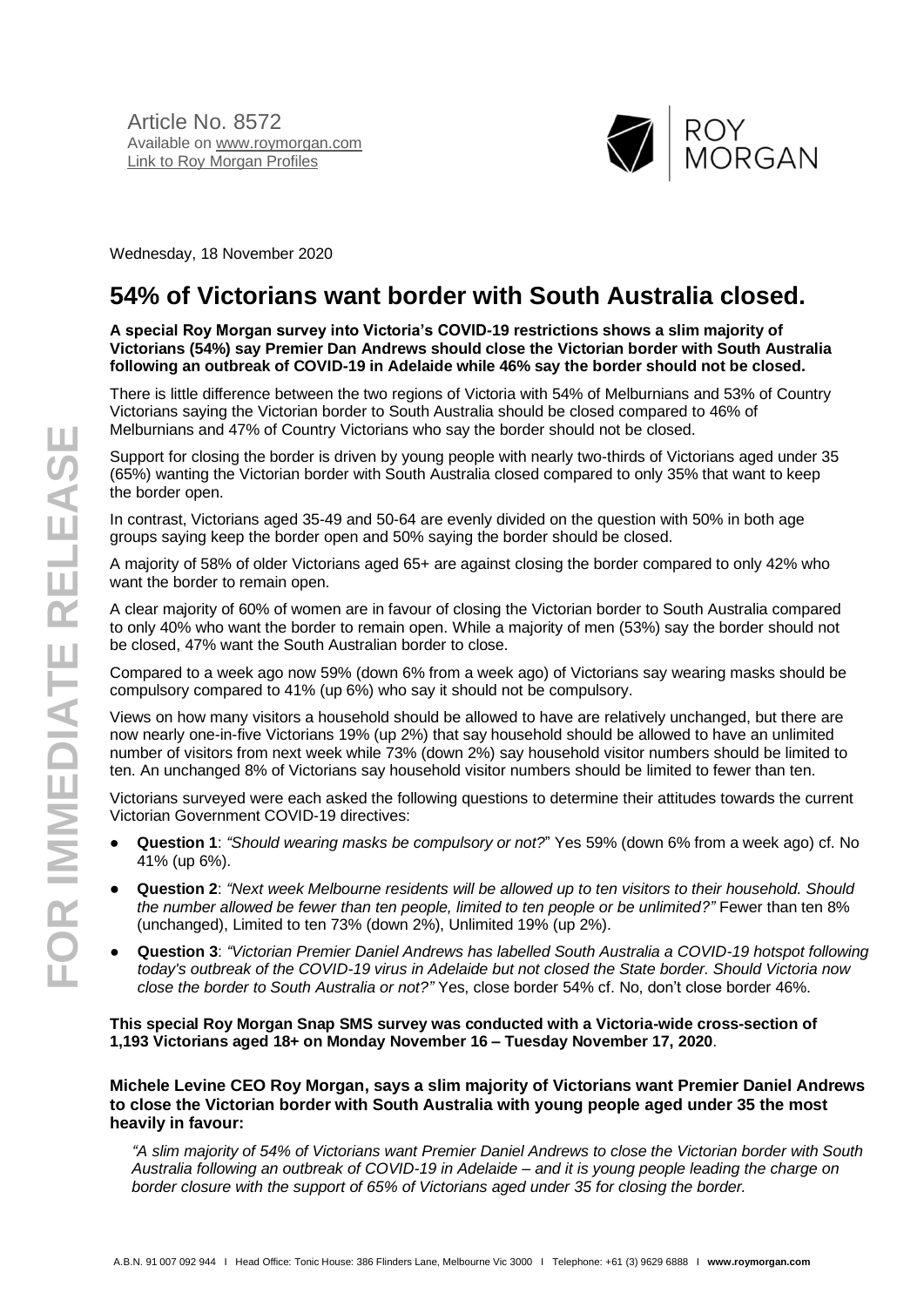*"This result is not that surprising when no doubt the biggest losers out of Victoria's prolonged lockdowns during 2020 have been young people who have been disproportionately impacted with lost employment opportunities as retail and hospitality businesses were forcibly closed during the year.*

*"The experience so far during 2020 shows that young people have the most to lose from lockdowns and these results show that they are keenly aware of how the likely response to another outbreak of COVID-19 would adversely impact their interests.*

*"Victorians aged 35-64 are split down the middle on the question with 50% in support of closing the border and 50% against, while a clear majority of 58% of Victorians aged 65+ don't think the border should be closed.*

*"A clear majority of 59% of Victorians still support for the mandatory wearing of masks in the State, although this support is slipping and is down 6% points from a week ago. Again, it is young people who are most against the mandatory wearing of masks with 50% saying it should be compulsory and 50% saying it should not be compulsory. Support for the mandatory wearing of masks increases with age and 70% of Victorians aged 65+ are in favour of the mandatory mask wearing policy continuing."*

#### **For further comment or more information contact:**

**Michele Levine 0411129093 or Gary Morgan 0411129094 or email** [askroymorgan@roymorgan.com](mailto:askroymorgan@roymorgan.com).

## **Question 1:**

**Should wearing masks be compulsory or not?**

|       | Victorians 18+     |                  |                   |                    |
|-------|--------------------|------------------|-------------------|--------------------|
|       | Aug 25-26,<br>2020 | Sep 1-2,<br>2020 | Nov 9-10,<br>2020 | Nov 16-17,<br>2020 |
|       | %                  | $\%$             | $\%$              | %                  |
| Yes   | 89                 | 87               | 65                | 59                 |
| No    | 11                 | 13               | 35                | 41                 |
| TOTAL | 100                | 100              | 100               | 100                |

## **Should wearing masks be compulsory or not?**

## **By Gender & Age**

|       | <b>Victorians</b> |            | Gender       | Age      |       |       |       |
|-------|-------------------|------------|--------------|----------|-------|-------|-------|
|       | <u> 18+</u>       | <b>Men</b> | <b>Women</b> | Under 35 | 35-49 | 50-64 | $65+$ |
|       | %                 | %          | %            | %        | %     | %     | %     |
| Yes   | 59                | 54         | 64           | 50       | 58    | 67    | 70    |
| No    | 41                | 46         | 36           | 50       | 42    | 33    | 30    |
| TOTAL | 100               | 100        | 100          | 100      | 100   | 100   | 100   |

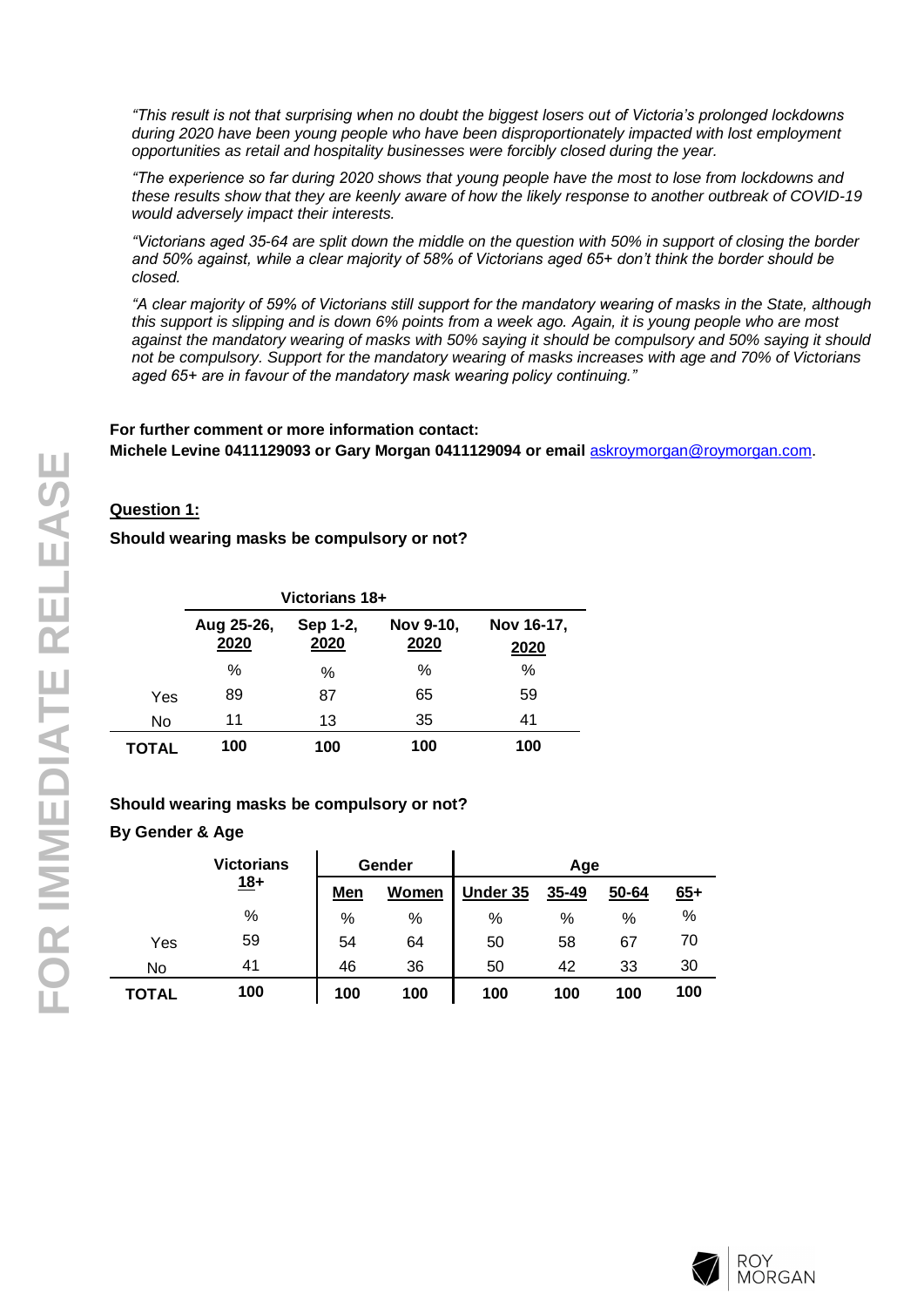## **Should wearing masks be compulsory or not?**

## **By Melbourne & Country Victoria**

|       | <b>Victorians</b><br>$18+$ | <b>Melbourne</b> | <b>Country Victoria</b> |
|-------|----------------------------|------------------|-------------------------|
|       | %                          | %                | %                       |
| Yes   | 59                         | 60               | 55                      |
| No    | 41                         | 40               | 45                      |
| TOTAL | 100                        | 100              | 100                     |

## **Should wearing masks be compulsory or not?**

**By Party Vote (Federal)**

|              | Victorian       | <b>Party Vote</b> |            |               |                   |           |
|--------------|-----------------|-------------------|------------|---------------|-------------------|-----------|
|              | <b>Electors</b> | L-NP              | <u>ALP</u> | <b>Greens</b> | <b>Ind/Others</b> | Can't say |
|              | %               | %                 | %          | %             | %                 | %         |
| Yes          | 64              | 54                | 73         | 72            | 54                | 51        |
| No           | 36              | 46                | 27         | 28            | 46                | 49        |
| <b>TOTAL</b> | 100             | 100               | 100        | 100           | 100               | 100       |

## **Question 2:**

**Next week Melbourne residents will be allowed up to ten visitors to their household. Should the number allowed be fewer than ten people, limited to ten people or be unlimited?**

## **By Gender & Age**

|                | <b>Victorians</b> | Gender |       | Age      |       |       |       |
|----------------|-------------------|--------|-------|----------|-------|-------|-------|
|                | $18+$             | Men    | Women | Under 35 | 35-49 | 50-64 | $65+$ |
|                | %                 | %      | %     | %        | %     | %     | %     |
| Fewer than ten | 8                 | 9      |       | 5        | 11    | 8     |       |
| Limited to ten | 73                | 71     | 75    | 72       | 67    | 77    | 77    |
| Unlimited      | 19                | 20     | 18    | 23       | 22    | 15    | 16    |
| <b>TOTAL</b>   | 100               | 100    | 100   | 100      | 100   | 100   | 100   |

**Next week Melbourne residents will be allowed up to ten visitors to their household. Should the number allowed be fewer than ten people, limited to ten people or be unlimited?**

## **By Melbourne & Country Victoria**

|                | <b>Victorians</b><br>$18+$ | <b>Melbourne</b> | <b>Country Victoria</b> |
|----------------|----------------------------|------------------|-------------------------|
|                | %                          | ℅                | %                       |
| Fewer than ten | 8                          | 8                |                         |
| Limited to ten | 73                         | 72               | 74                      |
| Unlimited      | 19                         | 20               | 19                      |
| TOTAL          | 100                        | 100              | 100                     |

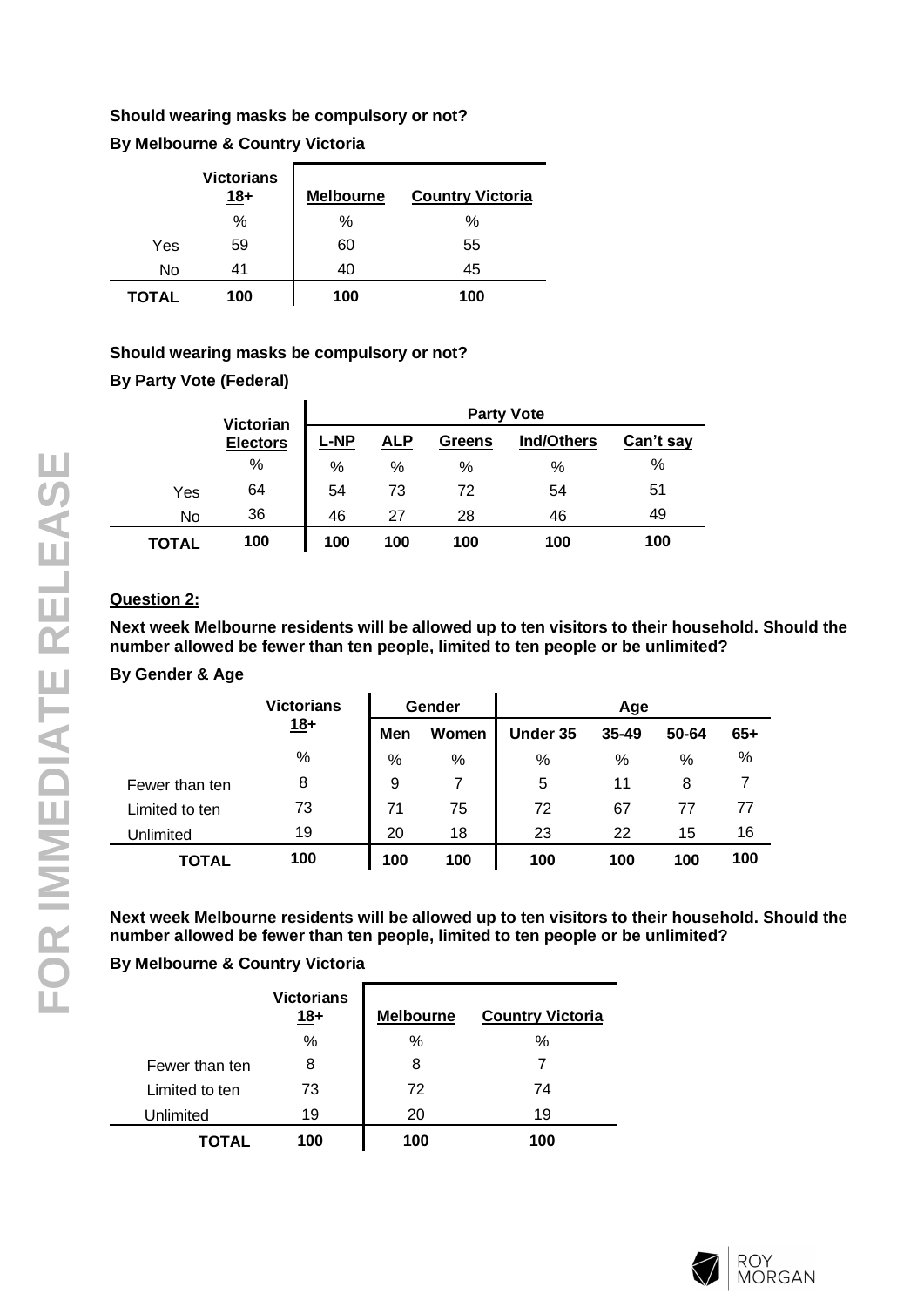**Next week Melbourne residents will be allowed up to ten visitors to their household. Should the number allowed be fewer than ten people, limited to ten people or be unlimited?**

## **By Party Vote (Federal)**

|                | <b>Victorian</b> | <b>Party Vote</b> |            |               |                   |           |
|----------------|------------------|-------------------|------------|---------------|-------------------|-----------|
|                | <b>Electors</b>  | <b>L-NP</b>       | <u>ALP</u> | <b>Greens</b> | <b>Ind/Others</b> | Can't say |
|                | $\%$             | %                 | %          | %             | %                 | %         |
| Fewer than ten | 9                | 10                | 9          | 9             | 3                 | 12        |
| Limited to ten | 75               | 67                | 80         | 79            | 82                | 72        |
| Unlimited      | 16               | 23                | 11         | 12            | 15                | 16        |
| TOTAL          | 100              | 100               | 100        | 100           | 100               | 100       |

## **Question 3:**

**Victorian Premier Daniel Andrews has labelled South Australia a COVID-19 hotspot following today's outbreak of the COVID-19 virus in Adelaide but not closed the State border. Should Victoria now close the border to South Australia or not?**

## **By Gender & Age**

|       | <b>Victorians</b> |     | Gender |          | Age   |       |       |
|-------|-------------------|-----|--------|----------|-------|-------|-------|
|       | $18+$             | Men | Women  | Under 35 | 35-49 | 50-64 | $65+$ |
|       | %                 | %   | %      | %        | %     | %     | %     |
| Yes   | 54                | 47  | 60     | 65       | 50    | 50    | 42    |
| No    | 46                | 53  | 40     | 35       | 50    | 50    | 58    |
| TOTAL | 100               | 100 | 100    | 100      | 100   | 100   | 100   |

**Victorian Premier Daniel Andrews has labelled South Australia a COVID-19 hotspot following today's outbreak of the COVID-19 virus in Adelaide but not closed the State border. Should Victoria now close the border to South Australia or not?**

## **By Melbourne & Country Victoria**

|              | <b>Victorians</b><br>$18+$ | <b>Melbourne</b> | <b>Country Victoria</b> |
|--------------|----------------------------|------------------|-------------------------|
|              | %                          | %                | %                       |
| Yes          | 54                         | 54               | 53                      |
| No           | 46                         | 46               | 47                      |
| <b>TOTAL</b> | 100                        | 100              | 100                     |